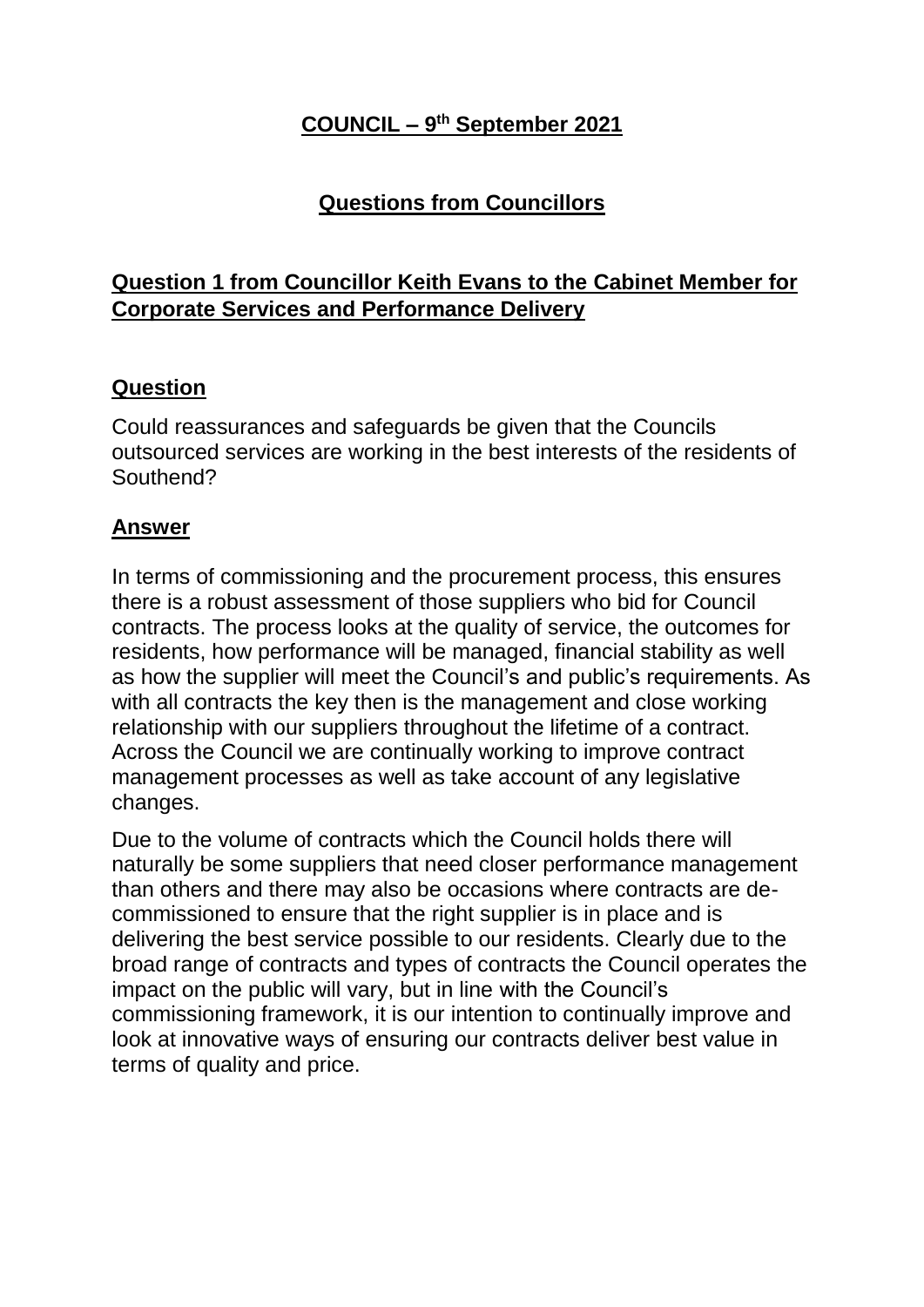### **Question 2 from Councillor Keith Evans to the Cabinet Member for Corporate Services and Performance Delivery**

## **Question**

Whilst many staff have been working remotely from home, many residents have become increasingly frustrated and have been struggling to fill in forms electronically and upload documents online, as well as trying to make contact with various departments and services for help, without success.

In light of the proposed money saving staffing restructure, is it anticipated that face to face services will be available to support residents in the foreseeable future?

### **Answer**

The supported self-service area on the ground floor of the civic centre has been open since 19 July and customer service staff are on hand for any support that residents may require. We can assist with uploading of documents and the completion of forms. The Victoria Hub in Victoria Plaza is also available for support specifically with housing benefit and council tax forms.

We are actively reviewing all forms and upload areas of the Council's website, to improve accessibility, and ease of use to improve the experience for our residents.

It is not anticipated to reduce this supported self-service area, and we hope residents continue to access support as they need it.

### **Question 3 from Councillor Dent to the Cabinet Member for Children and Learning (Cllr Burton)**

### **Question**

Having received multiple contacts from residents regarding the number of "extras" ordinarily provided by state schools which have been suspended and not yet resumed in light of the panic, I am concerned at the extent to which children of a less affluent background may be being further disadvantaged as a result.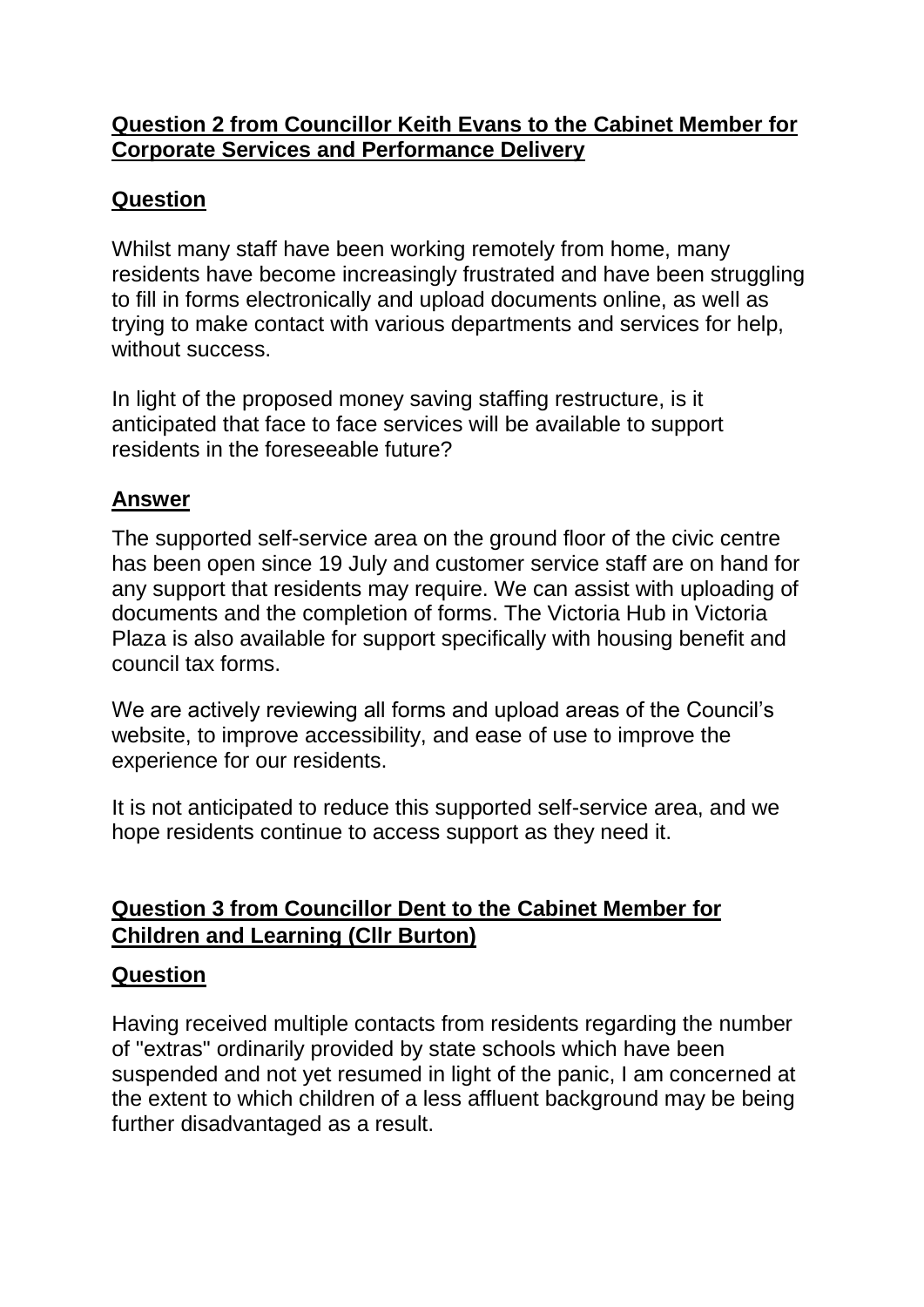Could the cabinet member for Children & Learning please provide an update on what the Council is able to do to help address these concerns, and ensure that those who are already vulnerable are not left more so educationally as a result of the pandemic?

#### **Answer**

Thank you, Cllr Dent for your very important question. You will recognise that over the past 18 months, schools have been working hard in unprecedented circumstances to ensure that as far as they are able, they provided a safe and supportive learning environment. Much of this time was under covid secure measures not of their making that necessitated the reduction or stopping of many of the added aspects that enriched the curriculum and the lives, and memories of children.

Senior Officers within Education and Public Health have worked throughout this period with all early years, school and college leaders to ensure as far as possible that they could maintain as much of the education provision as they were able. You will be all too aware, nationally, of the impact that this period has had on children, their education and their wellbeing, including those from a less affluent background. Officers have been working for some time with school leaders on what this new Academic Year will look and feel like for pupils. Working with the Headteachers, through Southend Education Board, we have asked those who know the children best, school leaders, to try and diagnose what those "gaps" in learning are.

Unsurprisingly, in primary schools, there was no single aspect that stood out, for example of the curriculum, of gender, or of age group that was common across all schools, with the exception of one aspect. Schools have identified that aspects of a pupil's resilience, mental health and wellbeing were the most common features that they reported as being potentially adversely affected. They also commented that they and their staff had the skills and training to consider and support an aspect of curriculum gap, for example a topic in mathematics, should there be losses in learning in that respect.

As a result, officers will be led by school leaders to coproduce and put in place a "recovery curriculum" over the next months and years, supporting school staff and parents to enable them to best support pupils' wellbeing, full engagement, and crucially enjoyment in their learning once again. The exact nature of this support will be devised as time progresses, but alongside some of the opportunity funding provided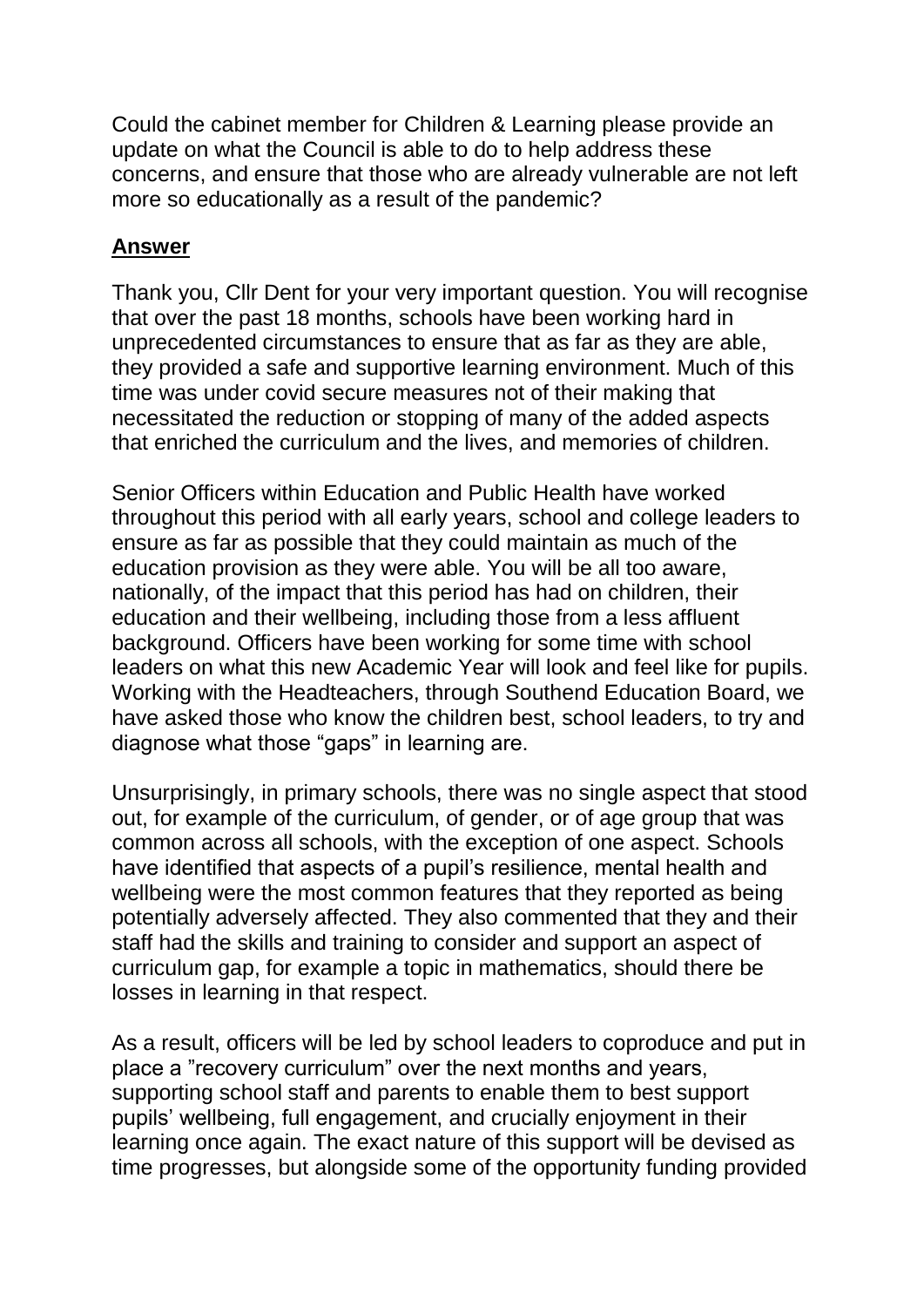by the government, it will be supported by the school improvement funding secured by this council. I know you, and all members, will join with me in wishing the staff and pupils every success over the next months and years.

### **Question 4 from Councillor Dent to the Cabinet Member for Public Protection (Cllr Terry)**

#### **Question**

Could the cabinet member for Public Protection please provide an update on the roll out, installation and going live of the new CCTV cameras across the Borough?

#### **Answer**

The current CCTV upgrade programme is on schedule and due to be completed in March 2022.

Eurovia our installation/maintenance provider reports that all civil works are complete and that all new CCTV columns have been installed – with the exception of three. These are located on A127 and installation completion is due mid-September. The delay is due to ongoing Highway works at site.

Equipment has been ordered for the new operating system that will be installed at the CCTV control room. This will then be assembled, and a factory acceptance test (FAT) will be fully undertaken at the suppliers test centre before the new operating system goes live.

The project plan has currently scheduled the cameras to go live from November. A priority list of locations will be adopted to ensure that our key hotspot areas go live before other sites across the Borough.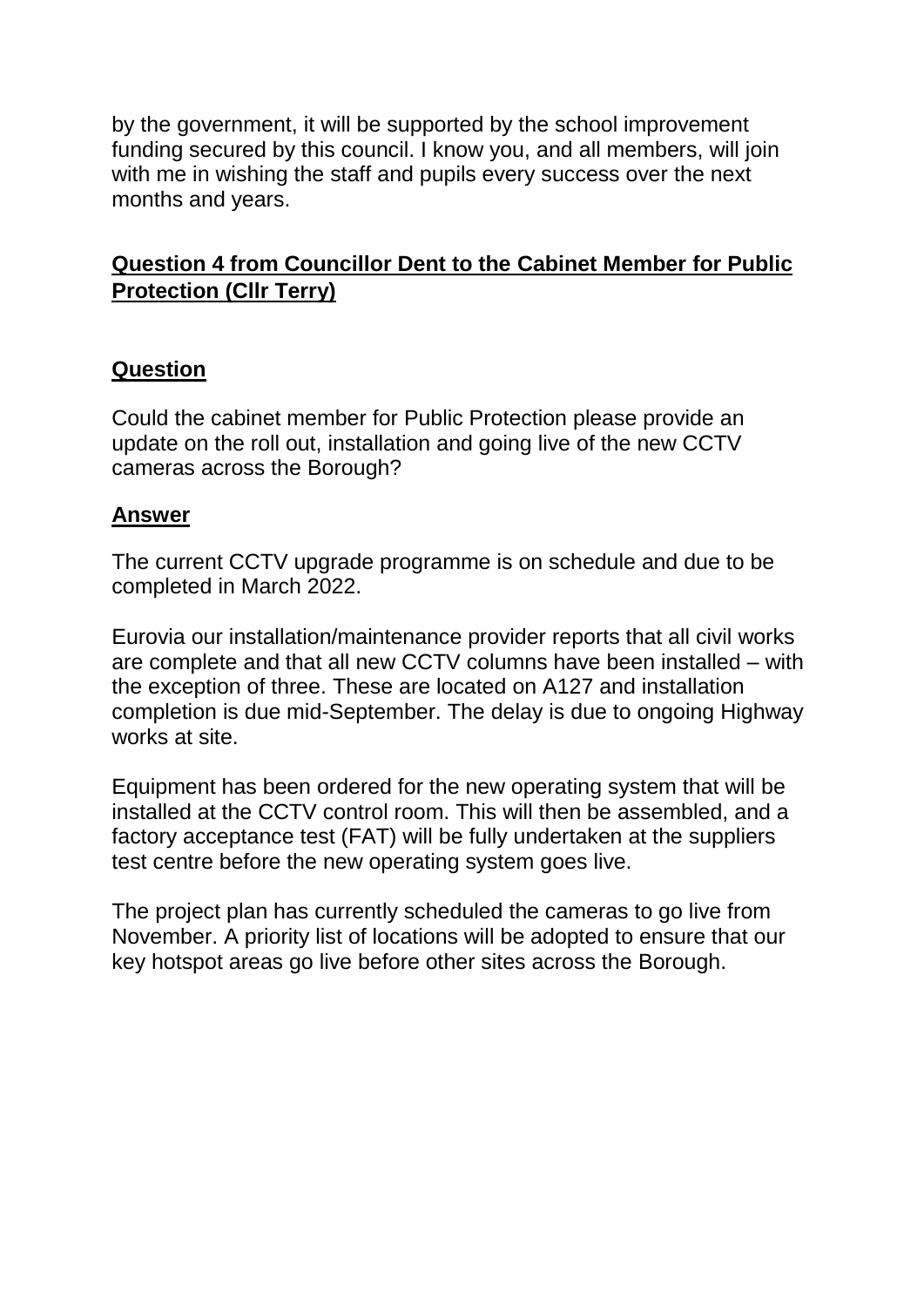### **Question 5 from Councillor Garne to the Cabinet Member for Adult Social Care and Health Integration (Cllr Nevin)**

## **Question**

Is the Council's oversight of Healthwatch Southend fit for purpose, considering the resignation of the entire Advisory Board early this year and the apparent failure to appoint replacements?

# **Answer**

The Council's oversight of the Healthwatch Southend service is extensive. To ensure delivery of the Healthwatch Southend service, the Council monitor and measure the performance of Family Action in delivering the Healthwatch Southend service through many methods as part of contract management, including but not limited to:

- Collecting data and reports from Family Action regarding service activity and finance.
- Reviewing how many people engaged with the service and how.
- Reviewing plans for delivery and progress on delivery
- Regular contact with the provider to support and monitor delivery.
- Reviewing anonymised case studies of support given to individuals by Healthwatch Southend to understand outcomes achieved.
- Carrying out benchmarking (making comparisons with the service) with national data regarding funding and delivery of services.
- Quarterly meetings and additional impromptu meetings with the provider to discuss the service, activity, challenges, issues and accomplishments.
- Reviewing national data to understand how Local Healthwatch can be effective in response to existing or prevailing trends in the context of the local area.
- Reviewing national policy and guidance regarding best practice of Local Healthwatch and making comparisons to our current service.
- Receiving advice and guidance from Healthwatch England on quality standards of Local Healthwatch and how best to commission Local Healthwatch services
- Requesting Healthwatch Southend to complete Healthwatch England's "Quality Framework" to self-assess areas for improvement, which includes assessing the quality of Healthwatch Southend's Leadership and Decision Making, Staff and Volunteers, Sustainability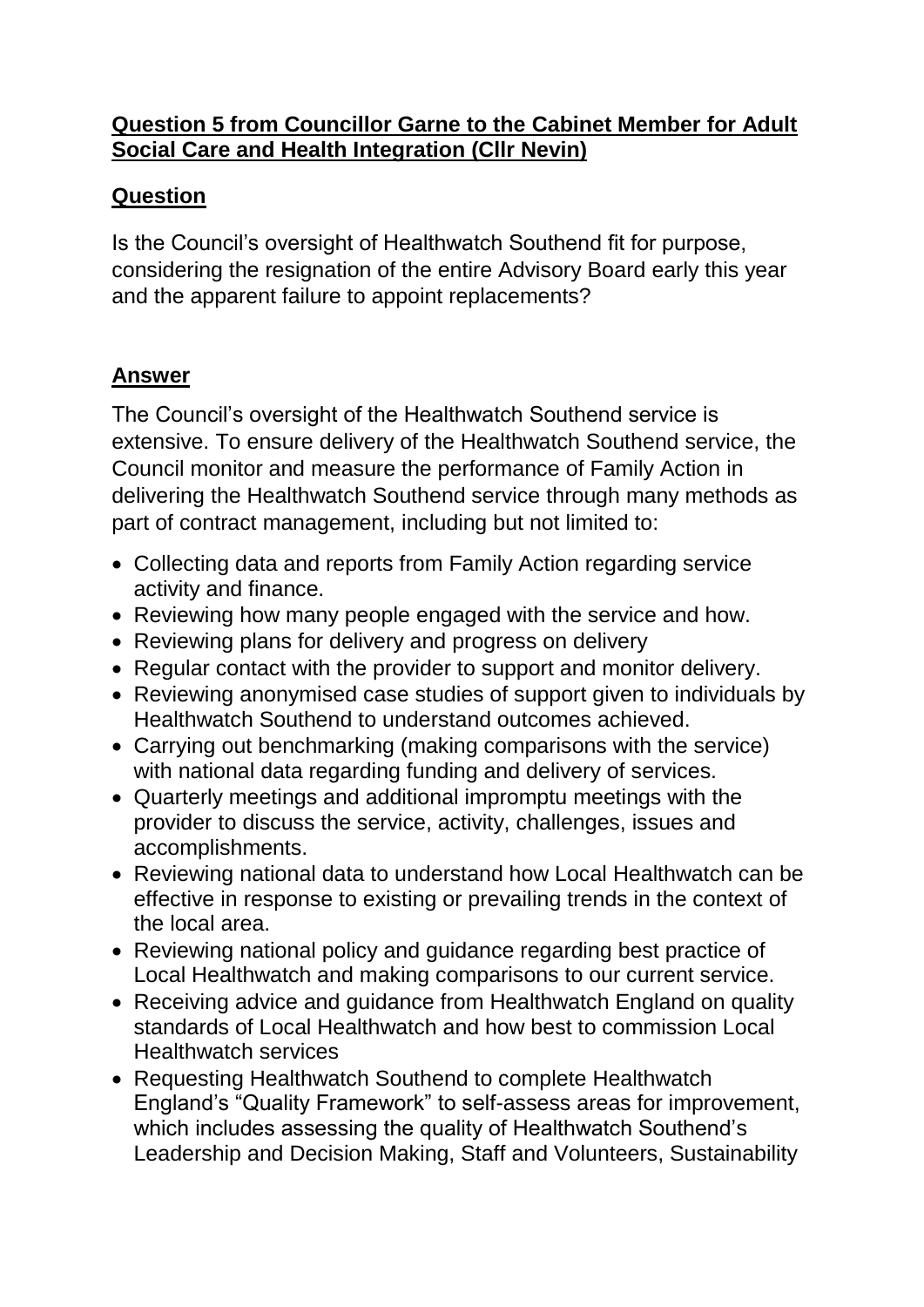and Resilience, Collaboration, Engagement, Involvement and Reach, Influence and Impact

• Receiving anecdotal feedback from partner organisations, the public sector, third sector and residents to understand their view on the performance of Healthwatch Southend at relevant meetings and in engaging with the service.

In addition to the above, a consultation was held from 9th March 2020 to 24th May 2020, asking residents and professionals what their experience was with the service currently delivered by Family Action and what they felt was important in a Local Healthwatch service in the aim that improvements could be made to the service, including a plan for the commissioning of a new service.

The Health and Social Care Act 2012, as well as national guidance from Healthwatch England, require Local Healthwatch (Healthwatch Southend) to be independent. According to Healthwatch England, to maintain this independence and set local Healthwatch apart from the statutory structures they work within, they need independence of purpose, voice and action. This also means local Healthwatch services require independence from the priorities and agenda of the local authorities that fund those services to enable them to effectively deliver their statutory duties as the consumer champion for health and social care, and where possible, challenge the system or local authority to improve. Healthwatch England works closely with all local Healthwatch, including Healthwatch Southend, to provide leadership, guidance, support and advice, which is an additional level of oversight and quality assurance for the service.

The Healthwatch Southend service is what is known as a hosted model Local Healthwatch (where the service is delivered by an existing social enterprise or non-profit organisation, in this case, Family Action). In order to function as a Healthwatch it is a requirement that lay people and volunteers are included in decision-making and involved in the work of Healthwatch. This means an advisory group or lay people volunteers are required to take part in Healthwatch Southend's decision making beyond the regular main functions of a local Healthwatch (Family Action continue to deliver these regular functions). Following the resignation of the Advisory Board members (also known as an Advisory Group or Community Panel) the Council maintained multiple channels of communication with Family Action to ensure a robust recruitment plan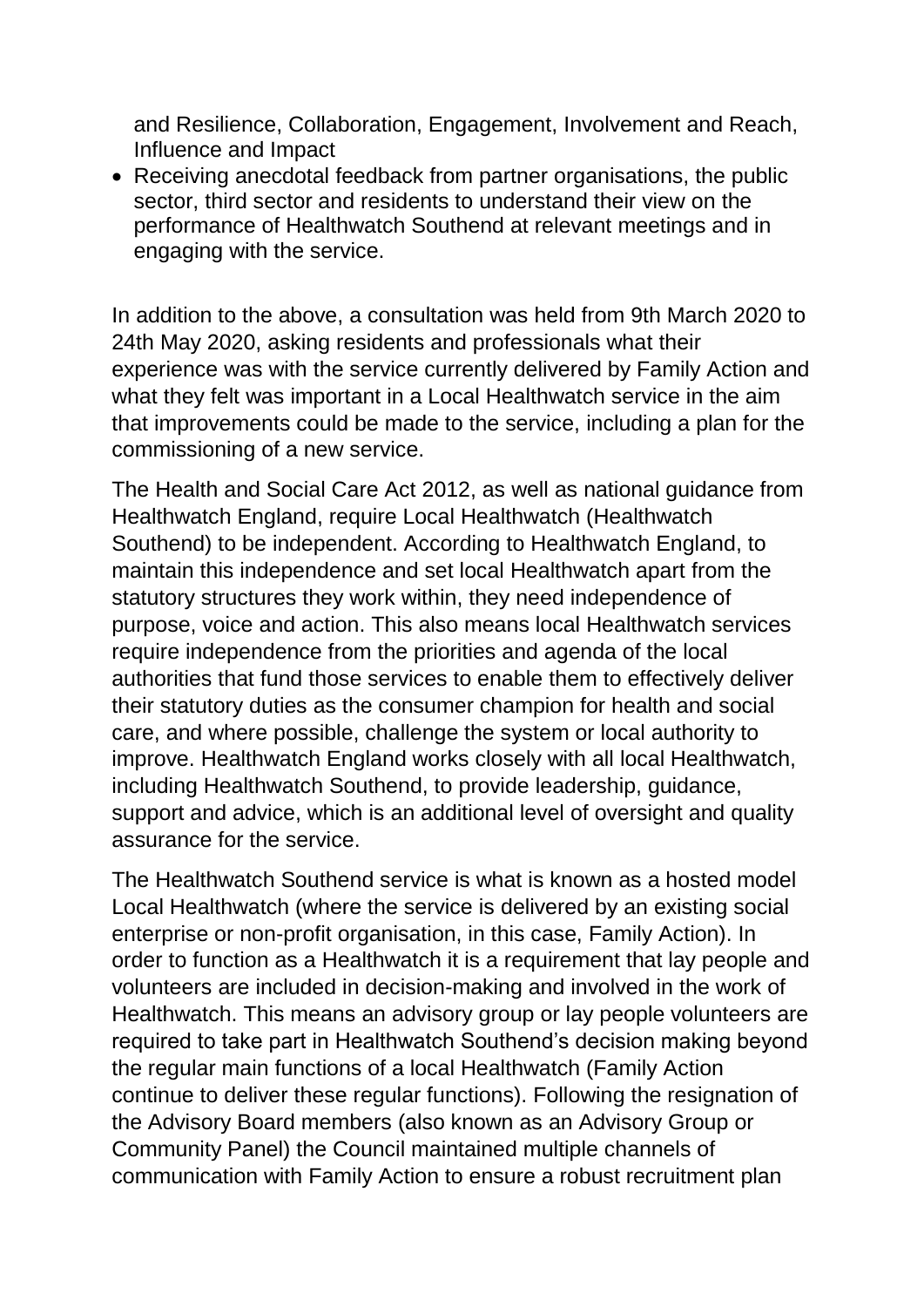was put in place as a priority to recruit new volunteers to the Advisory Group. Family Action have since recruited 2 volunteers to these roles, including a chair. Healthwatch England support the methods Family Action are undertaking in recruiting further volunteers for the Healthwatch Southend Advisory Group.

The advisory groups of hosted model Local Healthwatch Services are not constituted, and the relationship between an advisory group volunteer and the hosting organisation is more informal, with less organisational responsibility and legal requirements placed upon them as lay person volunteers, as opposed to staff or trustees of charities. Considering the above, contract managers are satisfied with the planning and procedure undertaken by Family Action to ensure a larger group of volunteers is established as soon as possible, as they aim to attract diverse and representative interest from all parts of the community for this unique role.

## **Question 6 from Councillor Buck to the Cabinet Member for Public Protection**

#### **Question**

Would the Cabinet Member agree that behaviour in a public area by individuals or groups of people, that is felt by innocent  $3<sup>rd</sup>$  parties to be intimidating, potentially threatening and anti-social is unacceptable and action should be taken to prevent those individuals or groups conducting such behaviour in public?

#### **Answer**

As Portfolio Holder for Community Safety, Anti Social Behaviour, and any form of threat or intimidation to another, is not acceptable, and I support any work that the Council and its partners undertake, that prevents such activity taking place.

Essex Police and the Council's Community Safety Unit work very closely together through joint patrols, sharing intelligence, and utilising the Council's CCTV system to ensure that such behaviour does not occur in public spaces.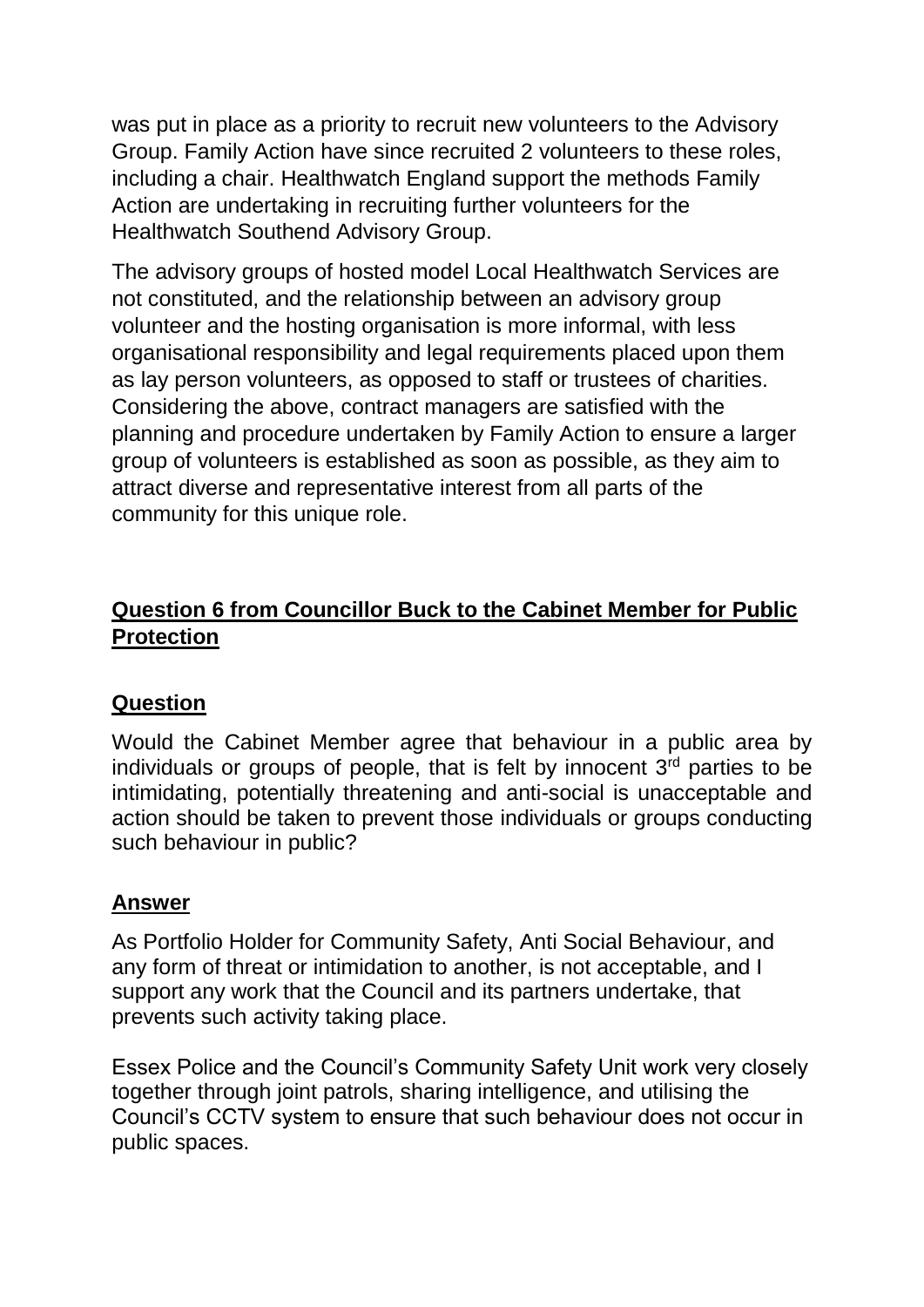Council and police resources are stretched, particularly in the summer months with high footfall in various parts of the Borough. Therefore, at times, they cannot be everywhere to ensure such behaviour does not occur.

However, when it is reported, both agencies will do their best to respond and deal with the complaint as soon possible, and on most occasions, where groups are committing ASB, or acting in anti social manner, council and police teams will engage and deal with perpetrators. If criminal activity is taking place, then Essex Police would be the main responder.

## **Question 7 from Councillor Buck to the Leader of the Council**

### **Question**

Would the Leader agree that behaviour in a public area by individuals or groups of people, that is felt by innocent  $3<sup>rd</sup>$  parties to be intimidating, potentially threatening and anti-social is unacceptable and action should be taken to prevent those individuals or groups conducting such behaviour in public?

#### **Answer**

As Leader of the Council, Anti Social Behaviour, and any form of threat or intimidation to another, is not acceptable, and I support any work that the Council and its partners undertake, that prevents such activity taking place.

Essex Police and the Council's Community Safety Unit work very closely together through joint patrols, sharing intelligence, and utilising the Council's CCTV system to ensure that such behaviour does not occur in public spaces.

Council and police resources are stretched, particularly in the summer months with high footfall in various parts of the Borough. Therefore, at times, they cannot be everywhere to ensure such behaviour does not occur.

However, when it is reported, both agencies will do their best to respond and deal with the complaint as soon possible, and on most occasions,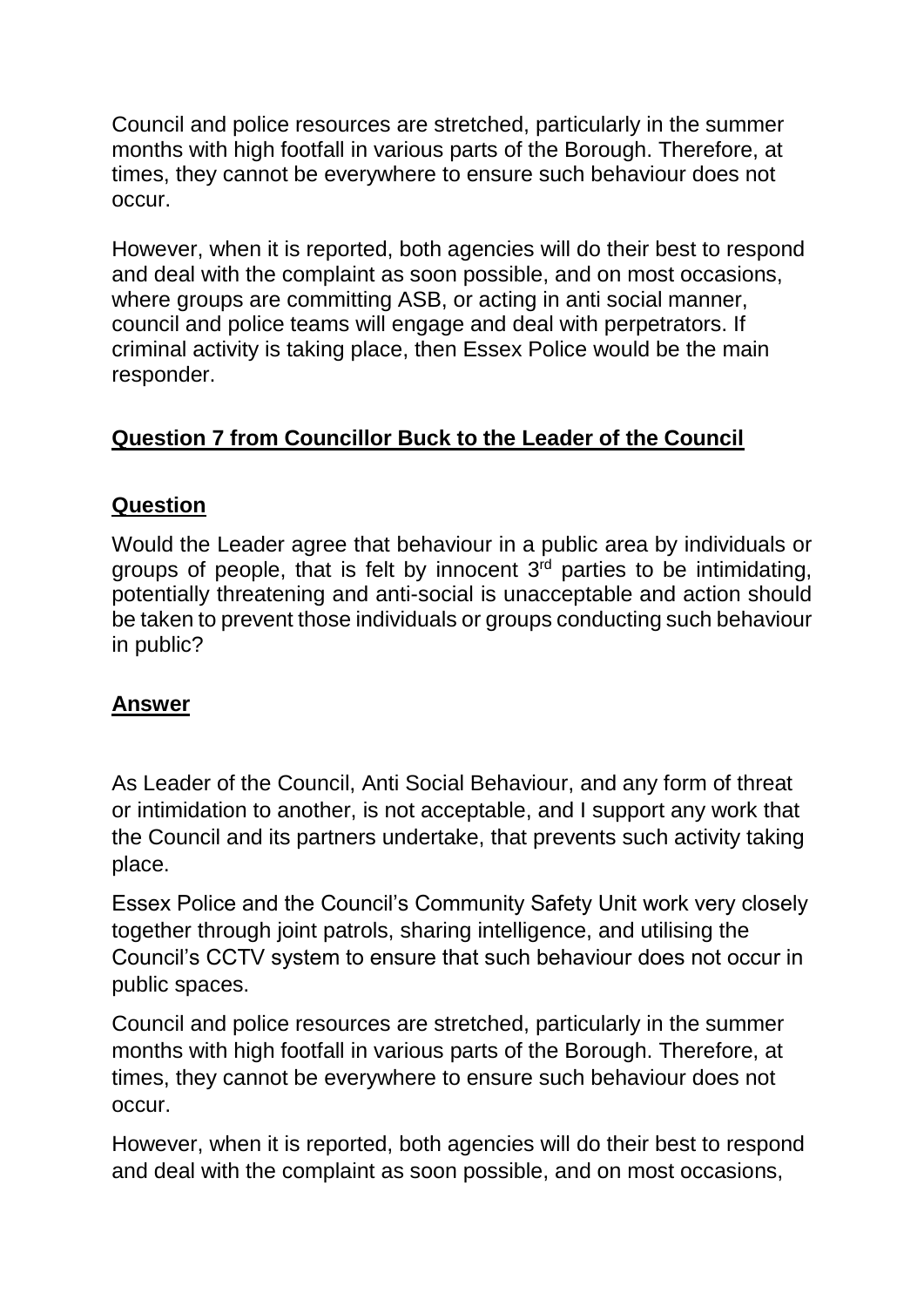where groups are committing ASB, or acting in anti social manner, council and police teams will engage and deal with perpetrators. If criminal activity is taking place, then Essex Police would be the main responder.

## **Question 8 from Councillor Courtenay to the Cabinet Member for Children and Learning**

**(Subject to the waiving of Standings Orders)**

## **Question**

Would the Cabinet Member for Children and Learning care to make a statement - and apologies to parents and carers - about the debacle that has occurred and, from what parents tell me, is still occurring with the SEND Home to School Transport regime, during the transfer from the old provider to the new joint venture between the Council and a new provider, earlier this month?

# **Answer**

Thank you Cllr Courtenay for your question, which is unfortunately very timely and necessary. First and foremost I would wish to reiterate a full and sincere apology to all parents and carers who have received a poor service since the start of the new school term. The transition to the provider has been far from smooth and falls well below the standards for which we had hoped.

It is with regret and disappointment that many parents/carers and children have been caused distress due to lack of communication and poor quality of service delivery for the home to school transport service. I fully recognise that any change for SEND pupils can often lead to concern, but despite our planning, the arrangements to properly inform parents, carers and schools was ineffective.

We as the local authority recognise that this is not acceptable and we are working with Vecteo to rectify the situation as soon as we can. Whilst there have been outside influencing factors, and with a national shortage of appropriately licenced drivers and last minute problems with staff transferring over to the new company, the service